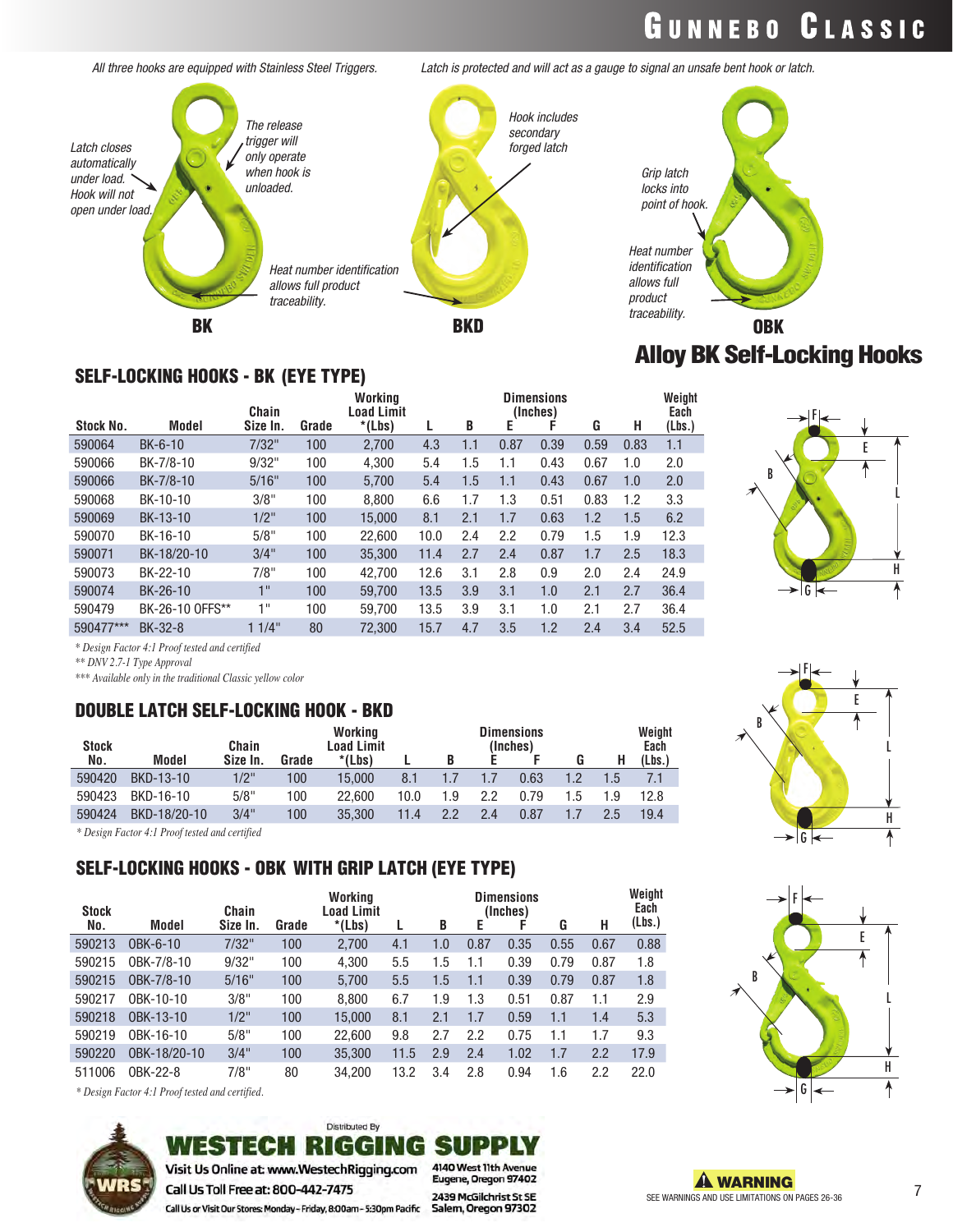## GUNNEBO CLASSIC

L

L

H

↟

C

H

 $\overline{\mathcal{L}}$ 

L

H

 $\uparrow$ 

 $\mathfrak{c}$ 

ᡯ

G

F

G

◢

E F

G

B

B



#### SELF-LOCKING HOOKS - LBK SWIVEL EYE GRIP LATCH (WITH BRONZE BUSHING)

| <b>Stock</b> |            | Chain    |       | Working<br><b>Dimensions</b><br>Load Limit<br>(Inches) |      |               |     |     |      |                  | Weight<br>Each |        |
|--------------|------------|----------|-------|--------------------------------------------------------|------|---------------|-----|-----|------|------------------|----------------|--------|
| No.          | Model      | Size In. | Grade | *(Lbs)                                                 |      | B             | C   |     |      | G                | н              | (Lbs.) |
| 589751       | LBK-7/8-10 | 9/32"    | 100   | 4.300                                                  | 6.9  | $1.5^{\circ}$ |     | 1.5 | 0.47 | 0.79             | 0.87           | 1.8    |
| 589751       | LBK-7/8-10 | 5/16"    | 100   | 5.700                                                  | 6.9  | 1.5           |     | 1.5 | 0.47 | 79<br>$\Omega$ . | 0.87           | 1.8    |
| 589753       | LBK-10-10  | 3/8"     | 100   | 8.800                                                  | 8.4  | 1.9           | 1.4 |     | 0.59 | 0.87             |                | 4.0    |
| 589754       | LBK-13-10  | 1/2"     | 100   | 15.000                                                 | 9.3  | 2.1           | 1.9 | 1.9 | 0.75 |                  | 1.4            | 8.4    |
| 589755       | LBK-16-10  | 5/8"     | 100   | 22.600                                                 | 12.8 |               | 2.6 | 2.4 | 0.91 |                  |                | 13.2   |

*\* Design Factor 4:1 Proof tested and certified.*

*Note: Hook may not be swiveled when under load.*

#### SELF-LOCKING HOOKS - LKBK SWIVEL EYE GRIP LATCH (WITH BALL BEARINGS)

| <b>Stock</b> |             | Chain    |       | Working<br><b>Load Limit</b> |      | <b>Dimensions</b><br>(Inches) |     |     |      |      |      | Weight<br>Each |
|--------------|-------------|----------|-------|------------------------------|------|-------------------------------|-----|-----|------|------|------|----------------|
| No.          | Model       | Size In. | Grade | $*(Lbs)$                     |      | B                             | C   |     | F    | G    | н    | (Lbs.)         |
| 589963       | LKBK-7/8-10 | 9/32"    | 100   | 4.300                        | 6.9  | $1.5^{\circ}$                 | 1.1 | 1.5 | 0.47 | 0.79 | 0.87 | 1.8            |
| 589963       | LKBK-7/8-10 | 5/16"    | 100   | 5.700                        | 6.9  | 1.5                           | 1.1 | 1.5 | 0.47 | 0.79 | 0.87 | 1.8            |
| 589965       | LKBK-10-10  | 3/8"     | 100   | 8.800                        | 8.4  | 1.9                           | 1.4 |     | 0.59 | 0.87 |      | 4.0            |
| 589966       | LKBK-13-10  | $1/2$ "  | 100   | 15.000                       | 9.3  | 2.1                           | 1.9 | 1.9 | 0.75 | 1.1  | 1.4  | 8.4            |
| 589967       | LKBK-16-10  | 5/8"     | 100   | 22.600                       | 12.6 | 2.7                           | 2.4 | 2.4 | 0.91 | 1.1  |      | 13.2           |

*\* Design Factor 4:1 Proof tested and certified.*

#### SELF-LOCKING HOOKS - BKL WITH BRONZE BUSHING (SWIVEL EYE TYPE)

| <b>Stock</b> |              | Chain    |       | Working<br>Load Limit |      | <b>Dimensions</b><br>(Inches) |     |     |      |      |      | Weight<br>Each |
|--------------|--------------|----------|-------|-----------------------|------|-------------------------------|-----|-----|------|------|------|----------------|
| No.          | Model        | Size In. | Grade | $*(Lbs)$              |      | B                             | C   | Е   | F    | G    | н    | (Lbs.)         |
| 590102       | BKL-6-10     | 7/32"    | 100   | 2,700                 | 5.9  |                               | 0.9 | 1.3 | 0.43 | 0.59 | 0.83 | 1.5            |
| 590104       | BKL-7/8-10   | 9/32"    | 100   | 4,300                 | 7.2  | 1.5                           | 1.1 | 1.5 | 0.47 | 0.67 | 1.0  | 2.6            |
| 590104       | BKL-7/8-10   | 5/16"    | 100   | 5.700                 | 7.2  | 1.5                           | 1.1 | 1.5 | 0.47 | 0.67 | 1.0  | 2.6            |
| 590106       | BKL-10-10    | 3/8"     | 100   | 8,800                 | 8.6  |                               | 1.4 | 1.7 | 0.59 | 0.83 | 1.2  | 4.4            |
| 590107       | BKL-13-10    | $1/2$ "  | 100   | 15,000                | 11.0 | 2.1                           | 1.9 | 1.9 | 0.75 | 1.2  | 1.5  | 8.4            |
| 590108       | BKL-16-10    | 5/8"     | 100   | 22.600                | 13.5 | 2.4                           | 2.6 | 2.4 | 0.87 | 1.5  | 1.9  | 15.6           |
| 590109       | BKL-18/20-10 | 3/4"     | 100   | 35,300                | 14.4 | 2.7                           | 2.8 | 2.9 | 1.0  | 1.7  | 2.5  | 24.5           |

*\* Design Factor 4:1 Proof tested and certified. Note: Hook may not be swiveled when under load.*

B